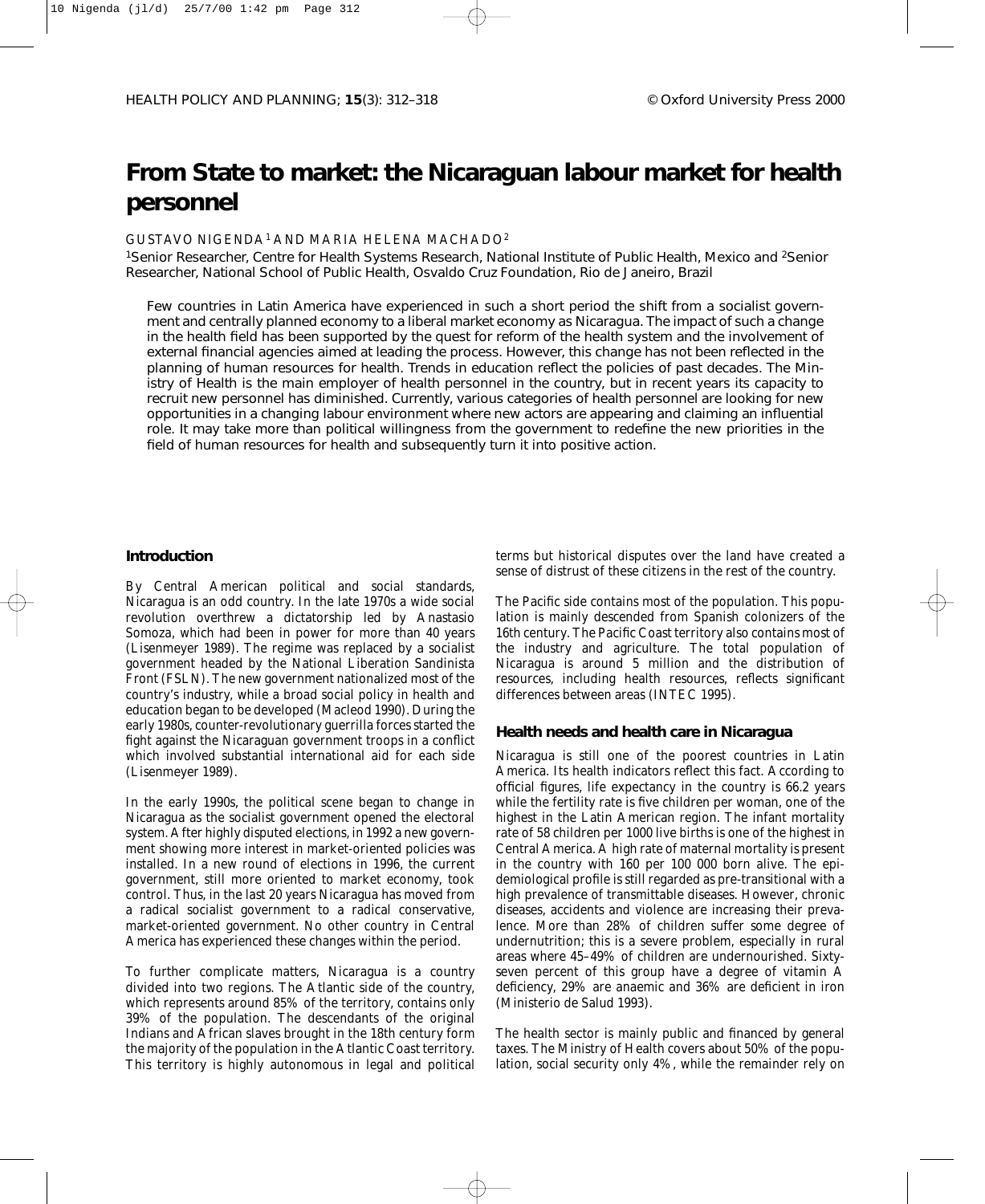private services or have no access to formal health services at all. The social security sub- sector, with control of health care units in the major cities, was created in the Somoza period. In the Sandinista period all these units were passed to the Ministry of Health to create the Unified Health System (Barrett 1996), but the social security fund was still able to collect financial resources. In the same period the health services structure was modified to provide emergency health care as a consequence of the war (Garfield 1989; Smith 1995).

In recent years, the health sector has undergone major changes at all levels: from the operational level looking for new financing mechanisms that today characterize already some of the health units, to the strategic-organizational level in which the most important policy has been the decentralization of health services. This latter process was initiated during the Sandinista period with the creation of the Local Health Systems (SILAIS) (Braveman and Siegel 1987). On paper, these local systems were able to define expenditure priorities and to produce services according to that definition, using the money received from the central level. However, autonomy from central bureaucracy to take decisions at the local level has not been homogeneous throughout SILAIS and this has helped to create major disparities in their performance.

The social security system has started to finance health services again but under a new modality. Ten provisional health care units now provide services to the population covered by the fund, nine of them private. Only one of these units belongs to the Ministry of Health, the Políclinica Oriental. Special legislation must be passed to authorize the Políclinica Oriental to work under special conditions and compete with the rest of the units (República de Nicaragua 1995).

## **Health manpower policy developments**

Without doubt all these changes will have an impact on the way that health personnel are trained, employed and regulated. In fact, the effects on the health personnel labour market have already been identified. It is known that, after the Sandinista Revolution, thousands of health workers, particularly from professional groups, left the country, leaving scarce resources for the production of services (Nelson and Nelson 1990). The data presented in Table 1 show that the medical profession was particularly affected by this. Although the figures in column 2 include both death and emigrant cases, the total percentage of lost cases (25%) is too high to be considered only the effect of natural deaths. The figure in the rest of the groups varies around  $5-10\%$ <sup>1</sup>

During the Sandinista period a policy of training new personnel in order to staff the new unified care system was put in place. While this policy had a positive impact on the allocation of personnel (Sandiford et al. 1991) such as nurses (Lawton 1988) and village health workers (Bender and Pitkin 1987), it also had some negative effects that were not easy to tackle at the time and that are still present today. For example, Slater (1989) reported uneven quality of medical care as the main problem facing curative medicine in Nicaragua in the 1980s. This was caused by the difficulty of training an increasing number of new physicians.

At the present time there are no specific proposals about how the health system should face the future of its manpower. During 1996, two fora to discuss the situation of health manpower in the country were organized. The first was rich in technical discussions and generated some preliminary proposals. The second, in contrast, was organized to present to presidential candidates the proposals and positions of the different institutions and organizations involved in the discussion (Arguello and Marsal, mimeo). Neither meeting has resulted in follow-up proposals or action.

It is clear that the public sector, following a recent policy imposed by the Ministry of Health, has been reducing the volume of personnel included on its payroll. In parallel, other areas of services production are starting to emerge as important: on one hand, the broadening of the private sector in both the for-profit and non-profit segments, and on the other, the reactivation of social security as an important source of financing.

The ultimate target of health sector reform is to increase the efficiency of the available resources in the production of health services, taking into account both quality and allocation of

| Categories   | Initial estimated<br>universe $(1)$ | No. of estimated cases<br>to be death or out of<br>the country $(2)$ | <b>Adjusted universe</b><br>$(1) - (2)$ | Alternative estimation<br>(PAHO 1998) |
|--------------|-------------------------------------|----------------------------------------------------------------------|-----------------------------------------|---------------------------------------|
| Doctors      | 4 5 7 0                             | 1 1 5 1                                                              | 3419                                    | 3725                                  |
| Dentists     | 1 099                               | 293                                                                  | 806                                     | 810                                   |
| Pharmacists  | 1 099                               | 230                                                                  | 869                                     |                                       |
| Nurses       | 7 3 9 4                             | 816                                                                  | 6578                                    |                                       |
| Auxiliary    | -                                   |                                                                      | 3 3 2 8                                 | 3978                                  |
| Professional |                                     |                                                                      | 3 2 5 0                                 |                                       |
|              |                                     |                                                                      |                                         |                                       |

Technicians 2 499 258 2 241 2 254 Total 16 661 2 748 13 913 13 500

**Table 1.** Estimated universes of health manpower and alternative estimations by category

Initial common universe was estimated for all nurses. Adjusted universes both for ancillary and professionals were obtained after the survey. *Source*: Labour Market of Health Workforce in Nicaragua 1996. Ministry of Health/World Bank/Funsalud.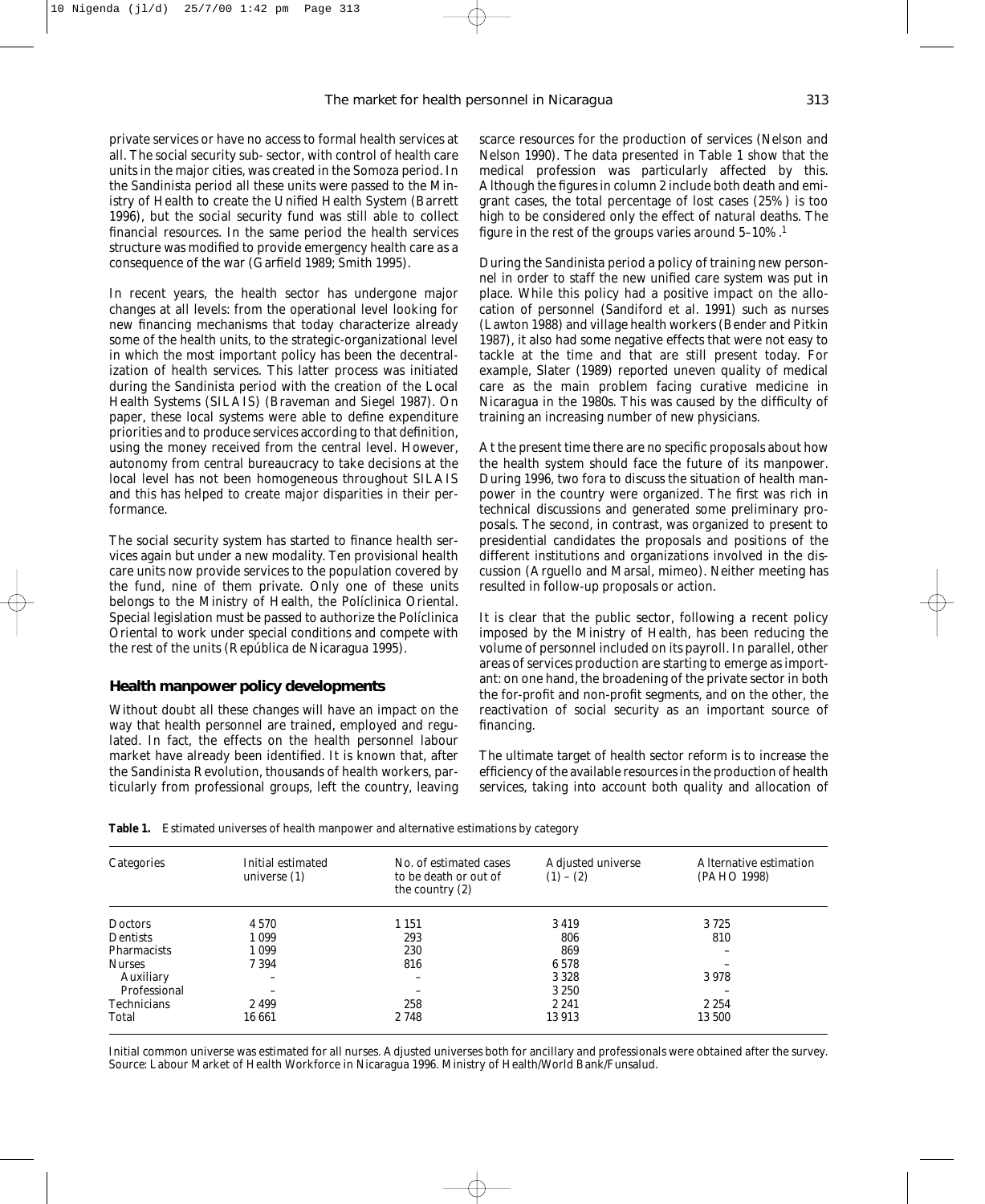resources. However, according to some observers (Lane 1995), in practical terms reform has meant the slashing of health care budgets, cutbacks in staff and an increasing scarcity of medical supplies. Working conditions have been changing recently within the Ministry of Health structure (Fetsalud 1994; Ministerio de Salud 1995). Health personnel are experiencing low job stability due to Ministry policies to cut positions, maintain fixed salaries, and to reduce incentive payments to workers who choose to practice in underserved areas.

From this discussion stems the need to understand the current situation of the labour market and the factors that underlie the behaviour of both supply and demand of health personnel. The present paper also seeks to show the way the current economic, social and political conditions act for or against the possibility of evaluating what are both the positive and the negative consequences of the application of past policies.

Studies on health manpower in Latin America have shed some light on the structure of labour markets and its determinants. Pioneering studies in the late 1970s such as in Peru (Hall 1969) and Colombia (Hall y Mejía 1978), or more recently those carried out in Uruguay (Meerhoff and Lewis 1988), Brazil (Machado 1997) and Mexico (Frenk et al. 1999), have shown the modalities of interaction between supply and demand forces within the context of specific health care systems, and the difficulties that each one of them has had to attain the best match between the production of human resources for health, the institutional requirements, and the population needs.

Few post-reform studies of human resources for health have been carried out in Latin America since most of the countries are still in the early stages of the process (PAHO 1998). Among these few countries is Chile, which started the reform of the public, universal-coverage system in the early 1980s. The reform brought about an increasing role for the private sector in the financing and provision of services. A recent assessment shows how the labour market of health workers in Chile changed the nature of a regulated public system to allow the logic of the market which today controls a large proportion of the resources available (Universidad de Chile 1998).

The present paper draws the general picture of the labour market of six health occupational groups; three are university-trained professionals (doctors, dentists and pharmacists) and three trained at the technical level (nurses, ancillary nurses and technicians). An analysis of the markets is presented to compare the distinct features that characterize each labour market. Finally, the implications of the results of the study for health personnel policy-making are assessed.

# **Methodology**

One survey for each occupational group was carried out and was representative at both the national and regional level. Since there were no data available from the 1991 Population Census, we constructed our own sample framework. Two databases for every occupational group were originally created, one with the information gathered from schools and the other with information gathered from institutions employing health personnel. For this second database, information generated from other sources was also considered, mainly to try to catch personnel working without any institutional link at all (Ministry of Health/World Bank 1996).

Once each pair of databases was obtained, comparisons were made to identify duplicate and missing cases. All matched cases were transferred to a new database called the sample framework. The remaining cases were reviewed carefully to find any evidence of their existence. All cases showing no evidence were considered either deceased, retired or emigrants, and excluded from the sampling framework.

The selection of cases was made at random in every sample framework. A probability of selection was given in every case, which was the reverse of the number of cases in the framework. Table 1 also shows the number of cases represented by the sample in every group (adjusted universe). At the extreme right of Table 1, a column called alternative estimation is also presented showing figures obtained by the Pan American Health Organization in order to contrast our estimations.

Two types of questionnaire were designed. The first was designed specifically for professional groups and the second for technicians. Four sections were defined in each questionnaire including questions about (1) socio-demographic characteristics, (2) training background, (3) labour conditions, and (4) satisfaction assessment. All questionnaire information was used to construct databases. Data handling and management was done using SPSS.

Policy and legal framework components in the study were also carried out. In the first, several key informants, mainly decision-makers at universities, health care institutions and representatives of the occupational groups, were interviewed following a previously designed guide of questions. In the legal component, official and non-official documents regarding the regulation of all groups were collected.

# **Results**

The main features of the labour markets studied are presented in Tables 2 and 3. Table 2 shows the main socioeconomic and training characteristics, which are as follows.

## **Socio-economic and training characteristics**

## *Availability of personnel per 1000 inhabitants*

The largest group of available personnel in Nicaragua is nurses (6.5 nurses per 1000 inhabitants). Almost 50% of them are called professionals in Nicaragua although the majority have not obtained a university degree. The second group is that of doctors, with almost half the number of nurses. This availability has increased significantly in the present decade. Technicians come next, and dentists and pharmacists at the end with similar figures.

## *Percentage of participation by women*

Professional groups tend to have less representation of women. The occupational group showing the lowest percentage of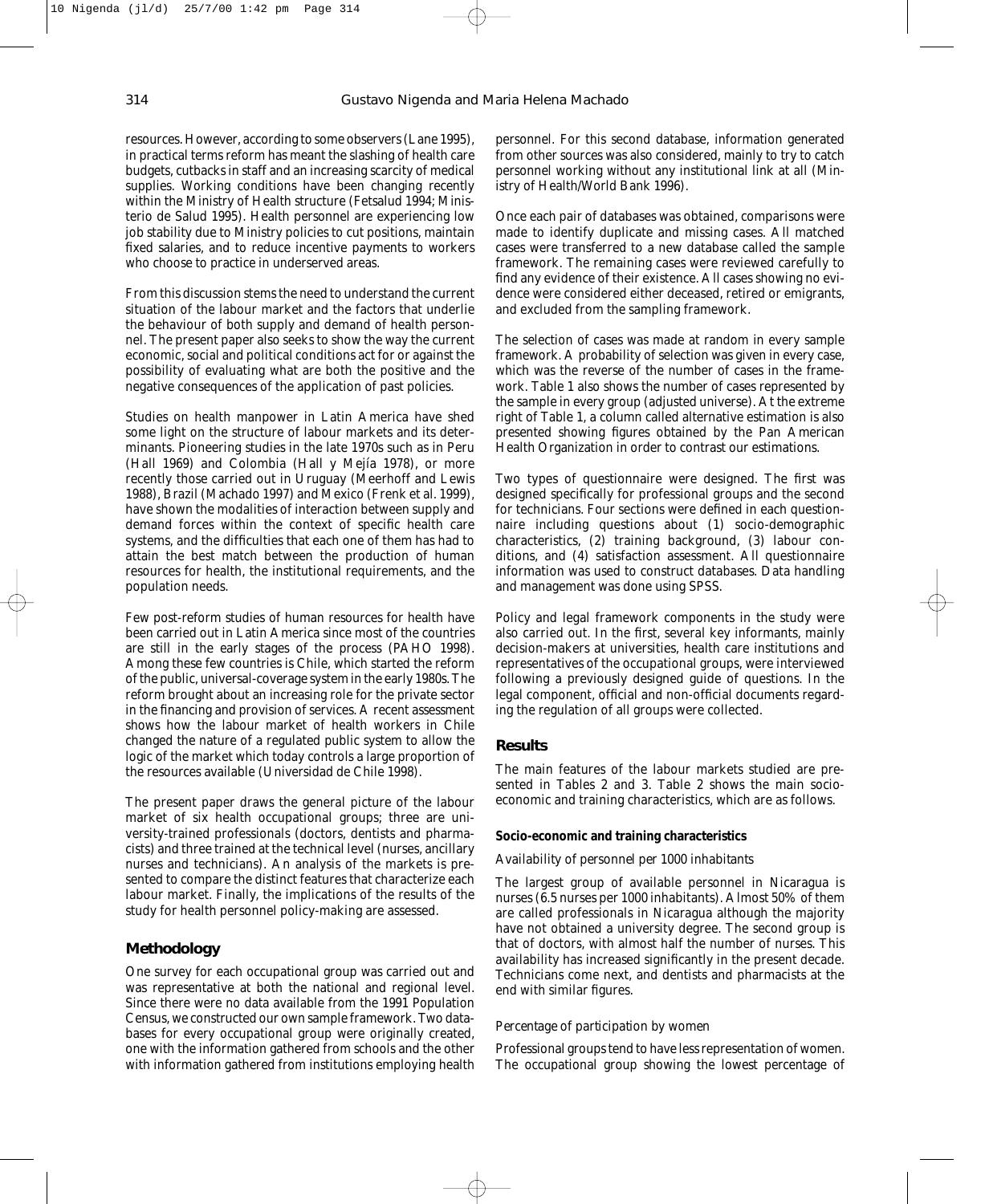| <b>Characteristics</b>         | Doctors $(\%)$ | Dentists $(\%)$ | Pharmacists (%) | Nurses $(\%)$ | Technicians (%)          |
|--------------------------------|----------------|-----------------|-----------------|---------------|--------------------------|
| By 10 000 inhabitants          | 7.9            | 1.8             | 2.0             | 15.2          | 5.2                      |
| Women                          | 40.6           | 65.1            | 78.9            | 95.4          | 72.9                     |
| Graduated in the last 15 years | 73.8           | 73.8            | 53.9            | 85.2          | 83.1                     |
| Living in Managua              | 48.4           | 65.7            | 40.5            | 57.6          | 40.8                     |
| With specialty                 | 52.3           | 14.8            | 5.5             |               | $\overline{\phantom{m}}$ |

**Table 2.** Summary of indicators by occupational category (part 1)

*Source*: Labour Market of Health Workforce in Nicaragua 1996. Ministry of Health/World Bank/Funsalud.

women is medicine. This profession is highly regarded in Nicaraguan society and still represents the standard of professional success. Male over-representation in medicine is only a sign of this. Nursing is the occupational group with highest representation of women, but not far below is pharmacy with an impressive 79.8%.

#### *Graduated in the last 15 years*

Except for pharmacy, in all professional groups the percentage of recently graduated practitioners is above 70%. In the Sandinista period a policy for training increasing numbers of health personnel was strongly influenced by the shortages left after the revolution, by the need to cope with war conditions, and in order to guarantee full coverage of health services to the population according to the aims pursued by the regime in the health arena. A new public medical school was opened and the number of new enrolments expanded.

## *Living in Managua*

Managua contains one-fifth of the country's population but around half of the available health personnel. This concentration pattern is characteristic of developing countries. There are differences among groups but dentists and nurses show higher levels of concentration since urban areas have a higher demand for them than rural areas.

#### *Specialization*

By Latin American standards the percentage of specialist doctors in Nicaragua is high (52.3%). This group includes those who have had specialized training at postgraduate level. In Mexico, for example, less than 40% of physicians have

specialist training. A large percentage of Nicaraguan doctors have been trained in foreign countries, Mexico and Cuba being the most common, at the level of basic speciality. However, this level of specialization is at odds with the country's health needs, which, as shown above, are still concentrated at the primary care level. The percentages in the other professional groups seem to be more in tune with other countries in the region.

#### **Labour conditions**

Table 3 shows the labour conditions, which are as follows.

#### *Unemployment*

The survey was not able to assess the entire level of unemployment. Figures in the table only show those who had no job between the moment they were selected for the study and the moment of the interview (between May and August 1996). Technical groups show higher percentages of unemployment, particularly nurses and technicians. According to various sources (Fetsalud 1994), the Ministry of Health had terminated hundreds of workers in the two years prior to the survey. Those with the lowest level of training have suffered the worst.

Women experience more unemployment than men. Among doctors, the rate of women's unemployment is 3.5 times higher than of men.

## *With single employment*

More than 80% of the nurses and technicians reported only one job position. Professional groups tend to have more job

**Table 3.** Summary of indictors by occupational category (part 2)

| <b>Characteristics</b>                                                                                       | Doctors $(\%)$ | Dentists $(\%)$ | Pharmacists (%) | Nurses $(\%)$ | Technicians (%) |
|--------------------------------------------------------------------------------------------------------------|----------------|-----------------|-----------------|---------------|-----------------|
| Unemployment                                                                                                 | 1.0            | 3.6             | 2.1             | 6.3           | 8.2             |
| With single employment                                                                                       | 60.2           | 70.6            | 70.0            | 90.5          | 82.2            |
| Working in the public sector                                                                                 | 81.5           | 56.3            | 24.2            | 94.5          | 90.0            |
| With a salaried position                                                                                     | 79.5           | 65.5            | 67.2            | 100           | 99.4            |
| Working <36 hours/week                                                                                       | 13.8           | 19.1            | 14.0            | 9.6           | 16.6            |
| Earning <us\$300 month<="" td=""><td>18.6</td><td>15.8</td><td>14.2</td><td>52.3</td><td>28.6</td></us\$300> | 18.6           | 15.8            | 14.2            | 52.3          | 28.6            |
| Dissatisfaction with labour conditions                                                                       | 20.7           | 17.7            | 12.3            | 11.5          | 10.4            |
| Stressful job                                                                                                | 70.4           | 46.1            | 42.7            | 48.3          | 26.4            |
|                                                                                                              |                |                 |                 |               |                 |

*Source*: Labour Market of Health Workforce in Nicaragua 1996. Ministry of Health/World Bank/Funsalud.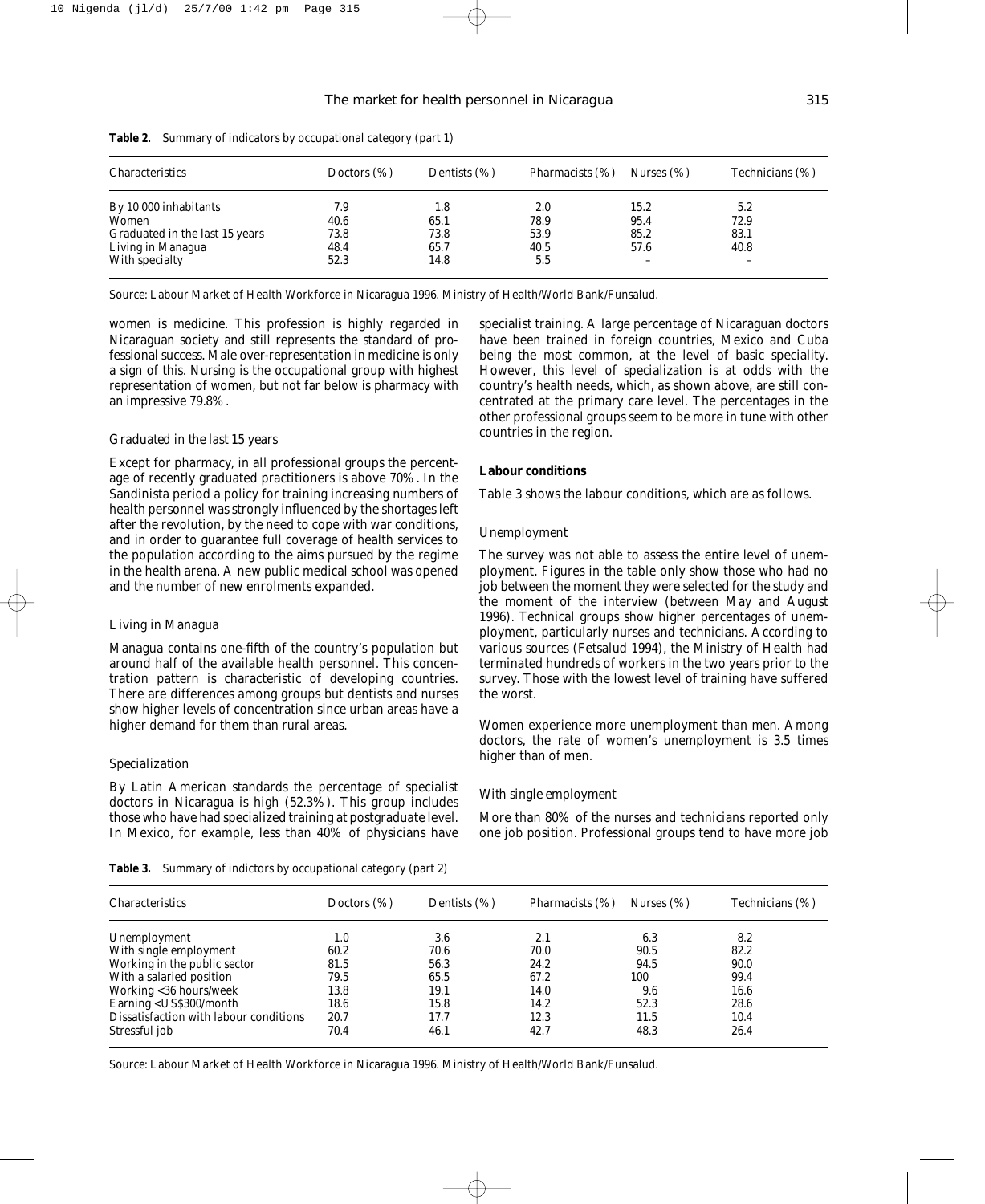positions than technical groups, which rely mainly on the Ministry of Health for work. Professional groups have more opportunities to work in the private sector, as will be described in the following section.

#### *Working in the public sector*

As noted, the great majority of nurses and technicians work for the Ministry of Health. A high percentage of doctors (82%) do the same. In turn, dentists and pharmacists work predominantly in the private sector. Only one in four pharmacists has a position in the Ministry of Health. In recent years market forces have made pharmacists move from public to private employment. The majority of them work as the pharmacist-of-record as is required by law.

#### *With a salaried position*

Recent changes in the structure of the labour market have not permitted health personnel to perform as independent workers. As can be seen in Table 2, the vast majority of nurses and technicians are salaried. In all professional groups, between 20–35% declare themselves independent workers. Pharmacists, who are largely in the private sector, are mainly employees and not independent workers.

#### *Working less than 36 hours a week*

All groups include a percentage of people who potentially could be working more hours than they do. Together with unemployment, this could be considered a waste of workerlabour capacity that needs to be addressed. The highest percentage is among dentists where one in five works less than 36 hours. High percentages also appear among doctors, nurses and technicians. Considering that they are a young labour force, this percentage should be lower.

#### *Earning less than US\$300 a month*

Salary stratification among health workers in Nicaragua is clear and the main differences appear between professional and technical workers. In all three professional groups the percentage of people declaring less than US\$300 a month is never above 19%. Around 30% of technicians said they were below that level, and 52% of nurses. In Nicaragua in 1996 the exchange rate was just above 8 cordobas per dollar. By 1998, while salaries have remained fixed, the exchange rate had slipped down to 10 cordobas per dollar, reducing still further the income of Nicaraguan health workers.

## *Dissatisfaction with labour conditions*

Professional groups seem to be more dissatisfied with labour conditions than technical groups, despite the latter experiencing worse conditions, including unemployment, as detailed in previous sections. Differing expectations on labour conditions between groups seem to underlie this response.

## *Stressful job*

One more factor regarding the subjective evaluation of working conditions is the level of stress experienced by every

group. By far the highest percentage expressing stress is among doctors, an issue that could be linked with the interaction with patients and the responsibility they have to decide about patients' lives. Nurses also have a constant link with patients but do not express such levels of stress. Labour conditions also influence this evaluation, particularly low salaries.

#### **Discussion**

Broad political and economic factors have had a strong influence in the redefinition of the Nicaraguan health system. Decentralization of the Ministry of Health structure has been the major policy to expand coverage in the country. Social security is also in a process of change aiming to set up a public–private mix scheme. The private sector is expected to expand based on the existence of a group of the population that is covered by the social security fund or that can pay outof-pocket. However, a policy to induce the adjustment of the labour force to the structural changes that the health system is experiencing is still absent.

Changes in the labour market of health personnel have been fragmented and following category-specific paths. It seems today that the difficulties that training and employment institutions face to obtain common agreements have had a major impact on this phenomenon. Although the Ministry of Health is the main provider of health services in the country, its capacity to recruit, train and employ health personnel has been severely diminished. The Ministry of Health is also showing a low capacity to establish and enforce health personnel planning. In turn, public universities have not been able to update the contents of their educational programmes, while, in the case of physicians, a new private university started to train doctors under philosophically and technically market-oriented education.

Moving in a brief time span from State to market in the context of human health resources in Nicaragua has not been an easy task. On the supply side, State schools were the only ones entitled to educate health personnel according to the policies defined by the government during the 1980s. Since 1990, an interest in the foundation of private schools has been present. So far, only one medical school has been founded in the health field. This school has as its main strategy the importation of educational programmes that have been working for some years in similar contexts within the region. Its aim is to educate high quality doctors through the application of a tough selection process, to maintain a reduced number of new enrolments, and to recruit the best teachers available in the country.

On the demand side, at the end of the 1980s the main provider of health services was the Ministry of Health, although private services were not forbidden. At the present time the private sector is offering broadening job opportunities to health personnel. In general, although job stability is not better than in public institutions, private institutions offer higher salaries, more training opportunities and they are committed to culturally build an image of prestige that indirectly benefits the personnel. In the public sector, pay is the most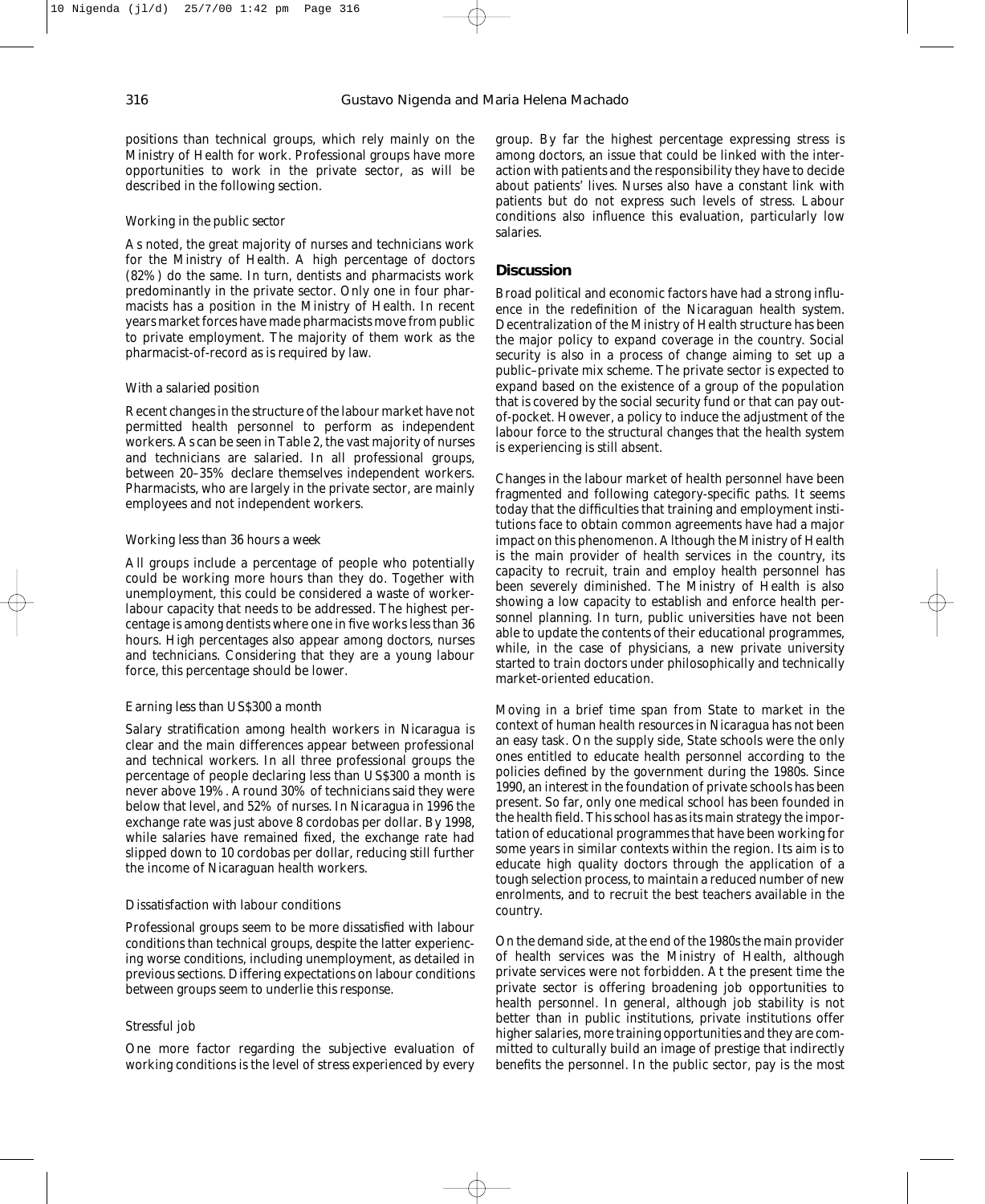evident problem. Nonetheless, within this framework only doctors have been able to negotiate advantageous conditions in terms of schedules and responsibilities, while pharmacists have been pushed to look for opportunities in the private sector, and technicians to unemployment.

Thus schools are confronting today the problem of how to modify the training of new generations in order to facilitate their incorporation into the labour market, while health institutions are competing under unequal bases for the recruitment of these new graduates.

Various specific problems in the market can be mentioned, one being the imbalances in the number of personnel among categories. For example, in countries such as Honduras or Guatemala there are three doctors per nurse (including both professionals and ancillaries). In Nicaragua, these differences are not present, as for every doctor there are two nurses (for all categories). However, the availability of doctors between 1992 and 1997 doubled (from 4.36 to 8.56 per 10 000 inhabitants) while nurses increased only 60%. It is important to assess the future trends of personnel availability as they have to be in tune with the expected future health needs of the Nicaraguan population.

Within the medical category, the major problem is a distorted balance between generalists and specialists. The number of specialists seems excessive to tackle the health needs of the population. However, despite the decentralization process, the structure of the health system does not offer incentives to doctors to move to areas where needs for health care are more urgent.

For dentists and pharmacists, changes in the health system have meant major changes in their labour market. After decades of being attached to the public sector, in the early 1990s their labour market changed abruptly to a private orientation. Despite this rapid shift, these two markets seem to be the most balanced of all. Since the number of practitioners is low in both groups, unemployment is still low compared to technical groups and the private market has been able to catch those moving away from the Ministry of Health. Dentists are producing health-related services while pharmacists found a comfortable niche as employees of pharmacies.

All technicians are highly dependent on the Ministry of Health. The job cuts, which, according to the National Federation of Health Workers, were made by the Ministry of Health between 1994 and 1997, have affected them most. Their unemployment level is the highest of all categories and their salary level is the lowest. Their capacity to work in the private sector has been, so far, very low. As the private and social security sectors are oriented mainly to curing, all health technicians will find it very difficult to obtain work in any of these sectors. Nurses may be able to find opportunities related to the type of work they undertake.

A problem that affects all categories, and that is a major cause of dissatisfaction, is low salaries. Although there is stratification between professional groups and technicians, favouring the former, they do not consider their salaries to be satisfactory. However, according to PAHO figures in countries such as Costa Rica and Panama, medical salaries do not go beyond 4.7 times what is considered the minimum salary in the country. Our estimation is that on average Nicaraguan doctors earn 8.3 times the country's minimum salary. There is no special payment, as in the past, for personnel who move to rural areas and hardship posts. It is also noteworthy that private practice is more lucrative for doctors than public practice. The average income for those doctors who are dedicated full-time to the first is 6024 cordobas a month compared with 3778 for public full-time doctors.

One important issue to be considered finally is the proportion of women represented in all categories of health manpower. They represent 70% of all technical and professional personnel. In all categories, except doctors, they are the majority. In Nicaragua there is no special policy regarding the participation of women in health care, in spite of the fact that women have strong participation in the decision-making process at the Ministry of Health. As other studies have demonstrated (Hugman 1991; Doyal 1994), putting women's needs at the forefront of the planning and policy process is a controversial issue even in developed countries.

# **The role of the State under the new environment**

Most of the health sector reform processes carried out in the 1990s in Latin America have introduced market changes. Parallel to the introduction of markets, the role of the State has been redefined, giving it a subsidiary role in the financing and production of health services and aiming to strengthen its capacity as a regulating agent (Frenk 1995). Health reform in Nicaragua has been changing the role of public and private sectors within the health system. Under this environment the Ministry of Health has been withdrawing from the production and financing of services, and hence as employer of personnel, to acquire a role of systemic regulator. This trend is expected to continue in the future, although its expansion may be curtailed by the high percentage of Nicaraguans not involved in the formal economy and not paying taxes or social security fees. This scenario should be taken into account regarding the capacity of the State to formulate and carry out policy as the main actor in the field of human resources for health. Today the health sector is in dire need of a framework for participation and negotiation, as was experienced in the 1998 doctors' strike which lasted an excessive amount of time, halting the production of services and therefore affecting the population.

The following are the main policy options that seem to be available to the Ministry of Health in the field of human resources:

- (1) The definition of standards of education for all categories, which should be followed by both public and private schools.
- (2) The definition of minimum standards for the production of health services, particularly related to quality.
- (3) The relaxation of fee schedules applied from the central authority to the decentralized services in order to enable the latter to improve their conditions to recruit personnel.
- (4) The subsidization of local authorities identified as